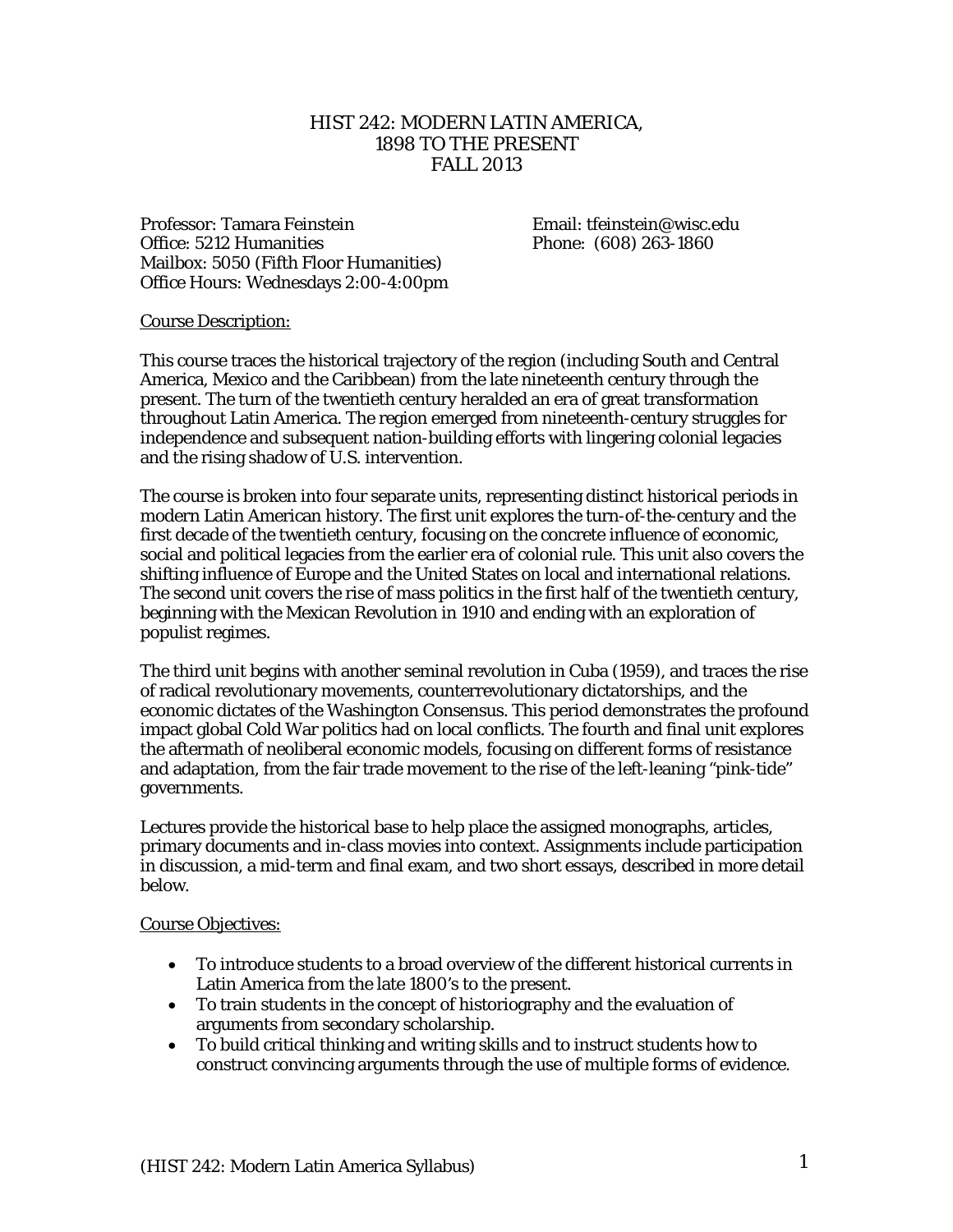#### Required Books:

#### **Please Note: The books listed below have been ordered exclusively at Rainbow Bookstore Cooperative, 426 W. Gilman, 257-6050. They are also on three-hour reserve at the College Library in Helen C. White.**

- Ada Ferrer, *Insurgent Cuba: Race, Nation and Revolution, 1869-1898* (Chapel Hill, N.C.: University of North Carolina Press, 1999.)
- Mark Wasserman, *The Mexican Revolution: A Brief History with Documents*  (Boston: Bedford/St. Martin's Press, 2012.)
- Forest Hylton and Sinclair Thomson, *Revolutionary Horizons: Past and Present in Bolivian Politics* (London: Verso Books, 2007.)

**All other assigned readings can be found in the Xerox packet, which is available for purchase at the Humanities Copy Center. The Copy Center is located in Room 1650 Humanities Building, open M-F: 7:45am-11:45am, 12:30-4:00pm. There will also be a copy on three-hour reserve at College Library.** 

#### Assignments:

There are five principal activities that will form the basis of evaluation for a student's performance in the course:

- 1. *Weekly Participation in Discussion: 20%* Each week, Fridays will be designated for open discussion. Students are responsible for reading and critically engaging with the assigned texts by Friday, and arriving prepared to discuss and exchange ideas with the rest of the class. The discussion grade will be based on three components:
	- a. (7%) Weekly attendance and participation in class. Attendance is not only important for your discussion grade, but it may also impact the quality of your written assignments and exams (and therefore your grade). Discussion is a space where you can work through ideas and insights inspired by the lectures and readings collectively. These ideas will serve as the base for your individual written work.
	- b. (6%) Leading discussion once during the semester (a sign up sheet will be distributed at the beginning of the semester). You will have relative freedom to choose the format, as long as it focuses on exploring in-depth the assigned readings in some way. Due to the size of the class, students will present in groups of 3-5, and you should coordinate amongst your group members to decide strategy and division of labor beforehand. This exercise will force a deeper engagement with the materials/topic for the week you lead class and will also help build leadership and oral presentation skills.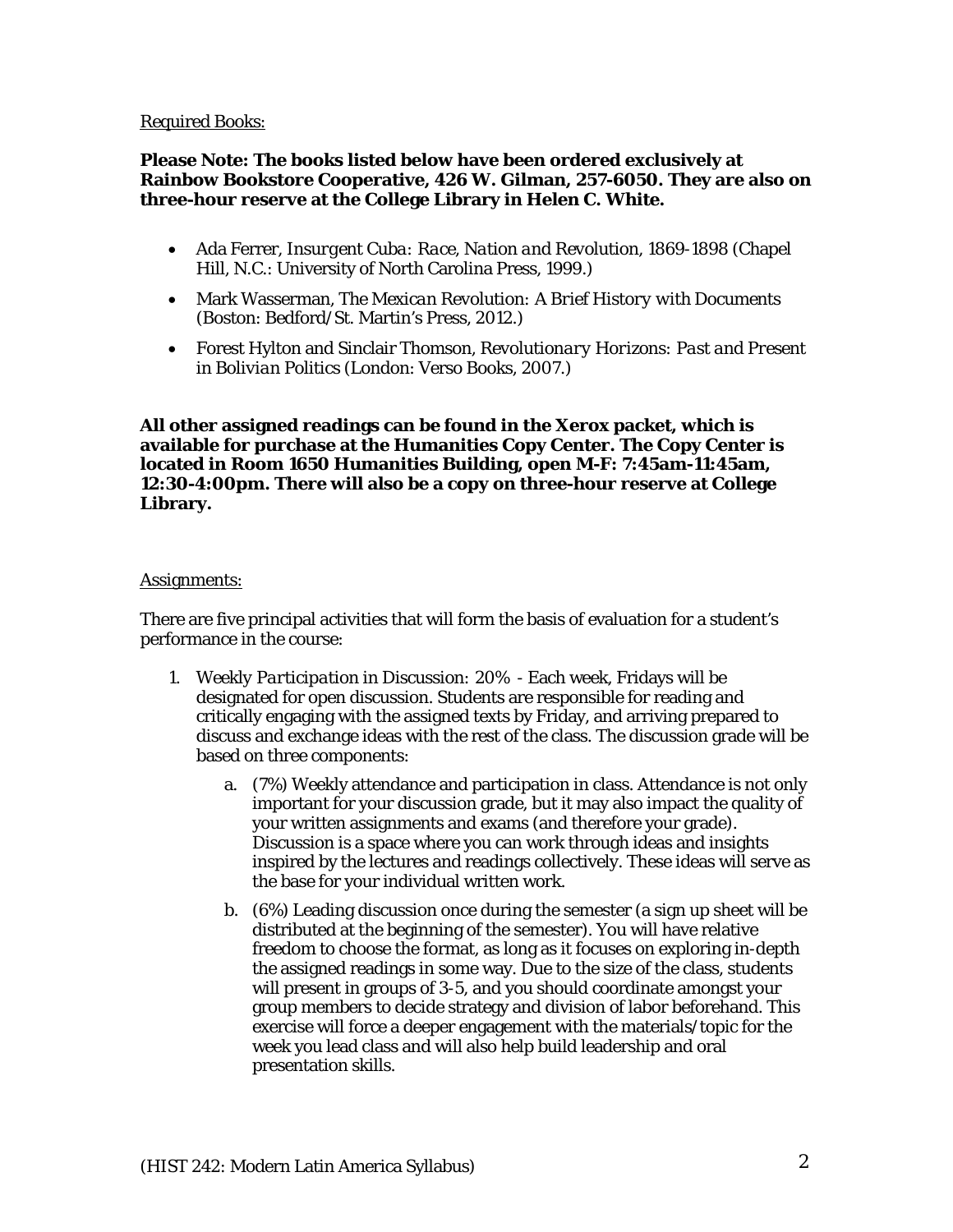- c. (7%) Posting written reactions to the readings on the class's Learn@UW Discussion Forum (located under the "Communications" tab). Students must write short reaction posts of one paragraph for at least 7 of the weeks that have assigned readings. These should be posted no later than Thursday at 6pm to allow time for everyone to read your posts prior to discussion on Friday. The purpose of this exercise is to help you think about the readings before you come to class, which will, in turn, help you participate with greater ease and effectiveness. Your posts will be graded on a check, check-plus, check-minus basis. Students who post fewer than 7 posts by the end of the semester will have their discussion grade docked one percentage point per missing post. Students who post more than the 7 required reaction posts will receive half an extra credit point for each additional post.
- 2. *Mini*-*Historiography (4-5pp): 25%* Students will write an analytical review that compares Ada Ferrer's *Insurgent Cuba* with one other historical journal article or book. The outside article or monograph must have been written at a minimum five years before or after Ferrer's publication date (1999). Your essay will explore how Ferrer's monograph changed the interpretation of Cuban independence (in the case of a book published prior to Ferrer's) or how subsequent scholarship has built upon or altered Ferrer's argument (in the case of a work produced after Ferrer's). A list of potential themes and articles will be passed out three weeks before the essay is due, although students are not limited to these suggestions.
- 3. *Mid-Term In-Class Exam: 15%* This exam will cover the material from the lectures and readings in Units 1 and 2. It will include a series of short answer identifications, and one short essay.
- 4. *Documentary Analysis (4-5pp): 25%* Students will write a short analysis of primary source material linked to Units 2 or 3. Students will pick two to three primary documents, make an argument about what they reveal, and place them in historical context. This paper will combine the selected primary sources with other course materials and lectures to make an argument about one of the themes covered in either Units 2 or 3. At least one document should come from a source not read in class. A list of potential internet and published readers with primary documents will be provided three weeks before the assignment is due. Students may also select the outside primary document through their own searches.
- 5. *Final Exam: 15%* This exam will cover the material from the lectures and readings in Units 3 and 4. It will include a series of short answer identifications, and one short essay.

Email Policy: I only check my email once a day, and the time of day varies widely depending on my schedule. Therefore, you should expect to receive a response within 24-48 hours. Please don't send me any emails about things we can/should discuss in office hours, before/after lecture or which could be easily answered by consulting the syllabus. (So, no emails about assignments, due dates, possible paper topics, difficulties with material or paper drafts, etc.)

Office Hours: I will have office hours every Wednesday 2:00-4:00pm. If you need to speak with me, and cannot attend regular office hours, we can arrange to meet at an alternative time. Also, the week before the first paper is due, I will hold additional office hours to help any students who might need extra assistance with the assignment.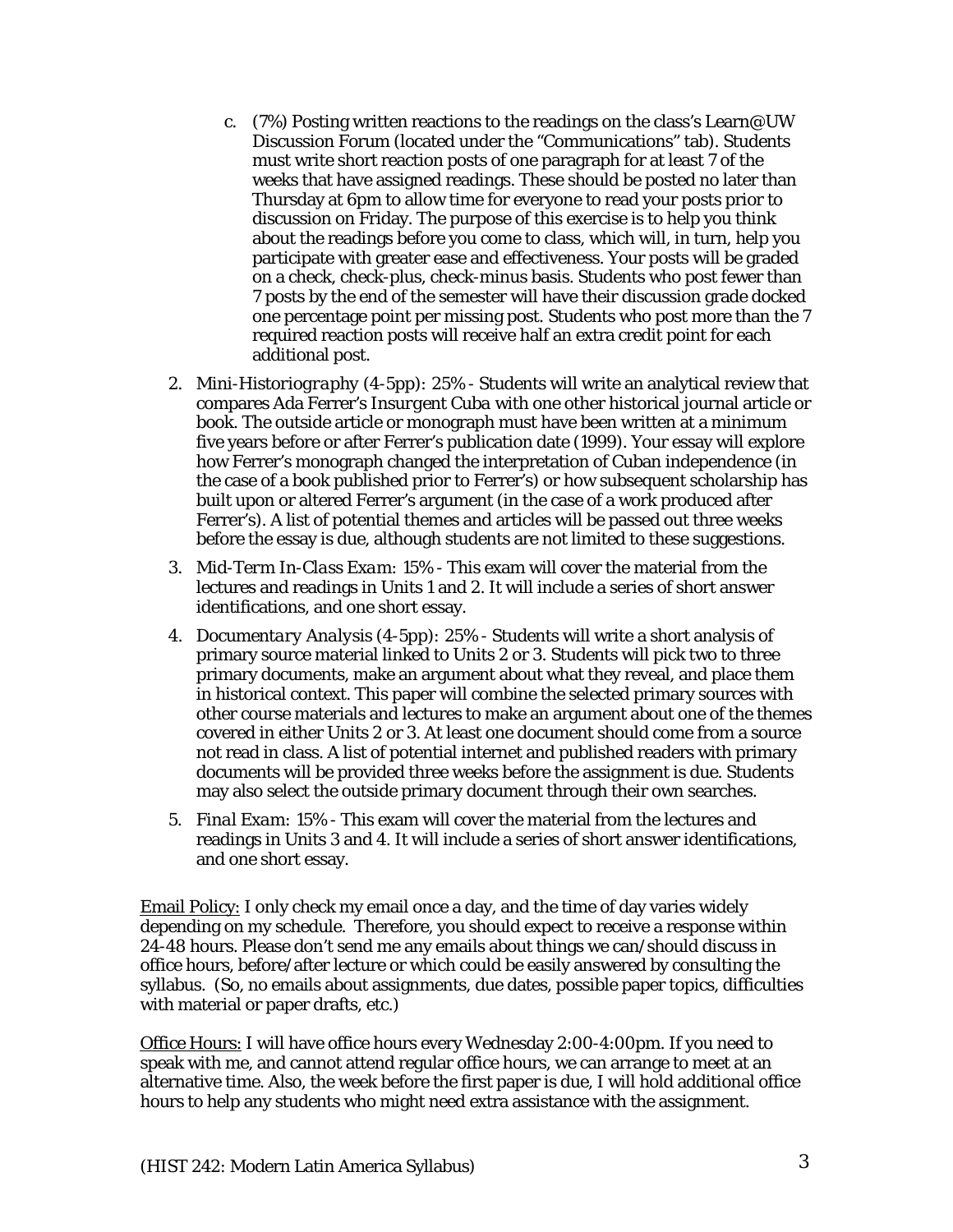McBurney Students: If you suffer from a disability certified by the McBurney Resource Center that may require additional assistance or consideration for any portion of the course, please notify me during the first three weeks of classes, so accommodations can be arranged.

Course Schedule:

## **UNIT ONE: POST-COLONIAL LEGACIES**

*Week 1* (September 3-6): Introduction to Course

[*No formal readings for Week 1, but get started on readings for Week 2 from Ada Ferrer's Insurgent Cuba*]

*Week 2* (September 9-13): The Fall of the Last Colonial Outposts - Cuba, Puerto Rico, and Brazil

Readings: Ada Ferrer, *Insurgent Cuba: Race, Nation and Revolution, 1869-1898* (Chapel Hill, N.C.: University of North Carolina Press, 1999): pp. 1-70.

*Week 3* (September 16-20): Social, Political and Economic Challenges Faced in the New **Century** 

Readings: Ada Ferrer, *Insurgent Cuba,* pp. 141-202.

## **(Mini-Historiography Worksheet Distributed: MONDAY SEPT 16)**

# **UNIT TWO: THE RISE OF MASS POLITICS, 1910-1959**

## *Week 4* (September 23-27): Conflicting Strands of the Mexican Revolution

Readings: Mark Wasserman, *The Mexican Revolution: A Brief History with Documents*  (Boston: Bedford/St. Martin's Press, 2012), pp. 1-26; and Friedrick Katz, "Pancho Villa and the Attack on Columbus, New Mexico," *American Historical Review* 83:1 (February 1978): pp. 101-130; John Reed, "Pancho Villa," in Gilbert M. Joseph and Timothy J. Henderson, eds., *The Mexico Reader: History, Culture, Politics* (Durham: Duke University Press, 2002), pp. 364-371.

#### *Week 5* (September 30 – October 4): Structural Solutions to Economic Dependence

Readings: Fernando Ortiz, "The Cuban Counterpoint," in Aviva Chomsky, Barry Carr, and Pamela Maria Smorkaloff, eds., *The Cuba Reader: History, Culture, Politics*,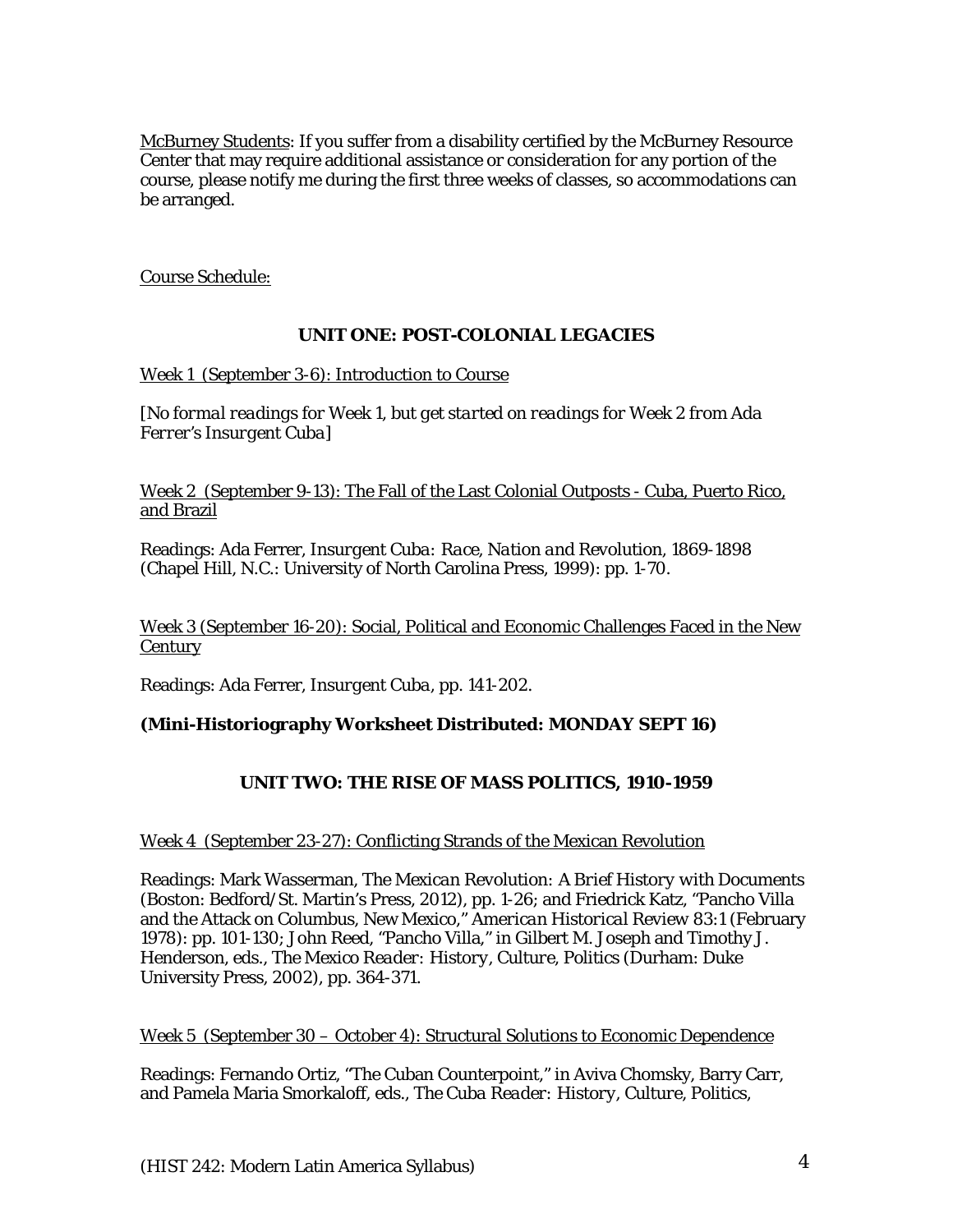(Durham: Duke University Press, 2003) pp. 239-43, and Raúl Prebsich, "Joint Responsibilities for Latin American Progress," *Foreign Affairs* 39 No. 4 (July 1961): 622- 633.

#### *Week 6* (October 7-11): The Rise of Populism

Readings: Joel Wolfe, " 'Father of the Poor' or 'Mother of the Rich'?: Getúlio Vargas, Industrial Workers, and Constructions of Class, Gender, and Populism in São Paulo, 1940-1954." *Radical History Review* 58 (1994): pp. 81-111; Robert M. Levine, "Many Getúlios," in John Charles Chasteen and James A. Wood, *Problems in Latin American History: Sources and Interpretations* (Lanham, MD: SR Books, 2005), pp. 236-241; Getúlio Vargas, "A Consummate Speechwriter," in Chasteen and Wood*, Problems in Latin American History,* pp. 241-242; Getúlio Vargas, "Vargas's Suicide Letter," in Robert M. Levine and John J Crocitti, eds., *The Brazil Reader: History, Culture and Politics* (Durham: Duke University Press, 1999), pp. 222-224.

# **(Mini-Historiography DUE IN-CLASS: MONDAY OCT 7)**

*Week 7* (October 14-18): Review and Midterm Exam

In-Class Movie: *The Motorcycle Diaries* (2004) Dir. Walter Salles

## **(IN-CLASS MIDTERM EXAM: FRIDAY OCTOBER 18)**

#### **UNIT THREE: REVOLUTIONARY MOVEMENTS AND COLD WAR DICTATORSHIPS, 1959-1989**

*Week 8* (October 21-25): The Cuban Revolution - Its Causes and Consequences

Readings: Fidel Castro, "History Will Absolve Me," in *The Cuba Reader*, pp. 306-314; Che Guevara, "The Essence of Guerrilla Warfare," in John Charles Chasteen and James A. Wood, *Problems in Latin American History…* (Lanham, MD: SR Books, 2004) pp. 253-258; Héctor Béjar, *Peru 1965* (London: Monthly Review Press, 1970), pp. 9-15; Julia Sweig, *Inside the Cuban Revolution: Fidel Castro and the Urban Underground* (Cambridge: Harvard University Press, 2004), pp. 1-11.

*Week 9* (October 28 – November 1): Next Wave Revolutionaries and Civil War in Central America and the Andes

Readings: Viron Vaky, "Guatemala and Counter-terror," March 29, 1968, State Department Secret Memorandum (NSA Electronic Briefing Book 11); Victor Montejo, *Voices from Exile: Violence and Survival in Modern Maya History* (Norman: University of Oklahoma Press, 1999), pp. 60-81; Rigoberta Menchú, *I Rigoberta Menchú* (London: Verso Press, 2009), pp. 138-143, 166-175.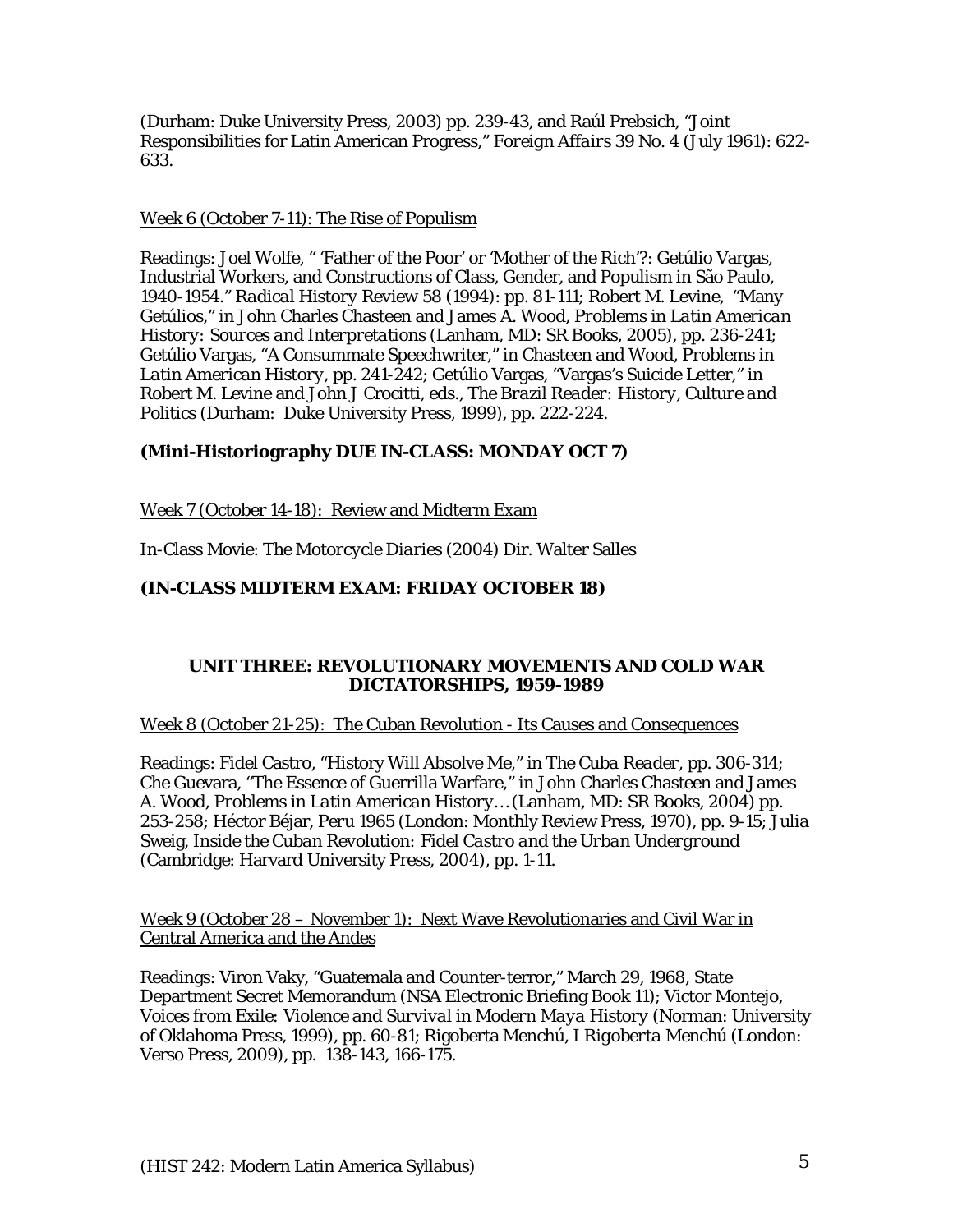## *Week 10* (November 4-8): Dictatorship, Popular Suppression, and U.S. Intervention

Readings: Steve J. Stern, *Remembering Pinochet's Chile: On the Eve of London, 1998* (Durham: Duke University Press, 2004), pp. 7-34, 39-67.

# **(Document Analysis Worksheet Distributed: MONDAY NOV 4)**

## *Week 11* (November 11-15): The Lost Decade and the Rise of the Washington Consensus

Readings: Florencia E. Mallon, *Courage Tastes of Blood: The Mapuche Community of Nicolás Ailío and the Chilean State, 1906-2001* (Durham: Duke University Press, 2005) pp. 136-183*.*

## **UNIT FOUR: 'ANOTHER WORLD IS POSSIBLE', 1990-present**

*Week 12* (November 18-22): Free Trade to Fair Trade – Consequences and Responses to Neoliberal Solutions

Readings: Daniel Jaffee, *Brewing Justice: Fair Trade Coffee, Sustainability and Survival* (Berkley: University of California Press, 2007), 1-10; 247-258.

## *Week 13* (November 25-27): New Social Movements and the Rise of Identity Politics

Readings: Forest Hylton and Sinclair Thomson, *Revolutionary Horizons: Past and Present in Bolivian Politics* (London: Verso Books, 2007), pp. xiii - 31

## **(Document Analysis DUE IN-CLASS: MONDAY NOVEMBER 25)**

# **THANKSGIVING BREAK: NOVEMBER 28-DECEMBER 1**

## *Week 14* (December 2-6): Latin America's Pink Tide

Readings: Forest Hylton and Sinclair Thomson, *Revolutionary Horizons: Past and Present in Bolivian Politics* (London: Verso Books, 2007), 73-154.

*Week 15* (December 9-13): Migration and Latino Diasporas in the U.S. (and Final Review)

In-Class Movie: *Sin Nombre* (2009) Dir. Cary Joji Fukunaga

## **(IN-CLASS FINAL EXAM: FRIDAY DECEMBER 13)**